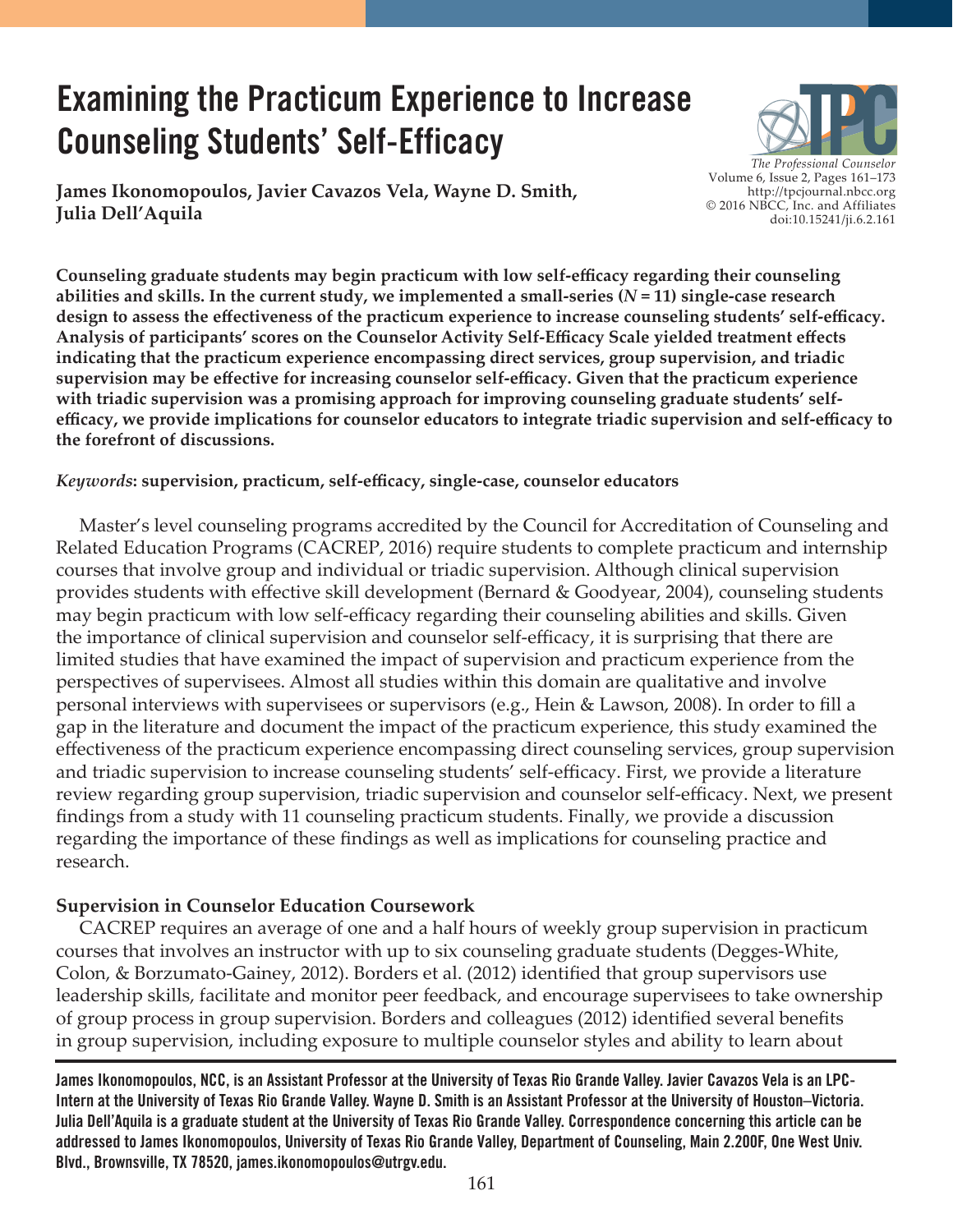various educational issues. There also were challenges such as limited helpful feedback, brevity of case presentations, timing of group meetings and lack of educational opportunities. In another study, Conn, Roberts, and Powell (2009) compared hybrid and face-to-face supervision among school counseling interns. There were similarities in perceptions of quality of supervision, suggesting that distance learning can provide effective group supervision. CACREP counseling programs also require students to receive one hour of weekly supervision from a faculty member or doctoral student supervisor. Triadic is one form of supervision that involves a process whereby one supervisor meets and provides feedback with two supervisees (Hein & Lawson, 2008). Hein and Lawson (2008) explored supervisors' perspectives on triadic supervision and found increased demands on the role of the supervisor. For example, supervisors felt additional pressure to support both supervisees in supervision. Additionally, Lawson, Hein, and Stuart (2009) investigated supervisees' perspectives of triadic supervision. Noteworthy findings included: some students perceived less time and attention to their needs; importance of compatibility between supervisees; and careful attention must be given when communicating feedback, particularly if negative feedback must be given.

 Finally, Borders et al. (2012) explored supervisors' and supervisees' perceptions of individual, triadic and group supervision. Benefits included vicarious learning experiences, peer-learning opportunities, and better supervisor feedback, while challenges included peer mismatch and difficulty keeping both supervisees involved.

### **Counselor Self-Efficacy**

 One of the most important outcome variables in counseling is self-efficacy. Bandura (1986) defined self-efficacy as individuals' confidence in their ability to perform courses of action or achieve a desired outcome. Self-efficacy in counselor education settings might influence students' thoughts, behaviors and feelings toward working with clients (Bandura, 1997). In the current study, counseling self-efficacy is defined as "one's beliefs or judgments about his or her capabilities to effectively counsel a client in the near future" (Larson & Daniels, 1998, p. 1). Counselor self-efficacy also can refer to students' confidence regarding handling the therapist role, managing counseling sessions and delivering helping skills (Lent et al., 2009). In higher education settings, researchers identified relationships between practicum students' counseling self-efficacy and various client outcomes in counseling (Halverson, Miars, & Livneh, 2006). Self-efficacy also is positively related to performance attainment (Bandura, 1986), perseverance in counseling tasks, less anxiety (Larson & Daniels, 1998), positive client outcomes (Bakar, Zakaria, & Mohamed, 2011), and counseling skills development (Lent et al., 2009). Halverson et al. (2006) evaluated the impact of a CACREP program on counseling students' conceptual level and self-efficacy. Longitudinal findings showed that counseling students' perceptions of self-efficacy increased over the course of the program, primarily as a result of clinical experiences.

 In another investigation, Greason and Cashwell (2009) examined mindfulness, empathy and selfefficacy among masters-level counseling interns and doctoral counseling students. Mindfulness, empathy and attention to meaning accounted for 34% of the variance in counseling students' selfefficacy. Finally, Barbee, Scherer, and Combs (2003) investigated the relationship among prepracticum service learning, counselor self-efficacy and anxiety. Substantial counseling coursework and counselingrelated work experiences were important influences on counseling students' self-efficacy.

# **Purpose of Study**

This study evaluated practicum experiences by using a single-case research design (SCRD) to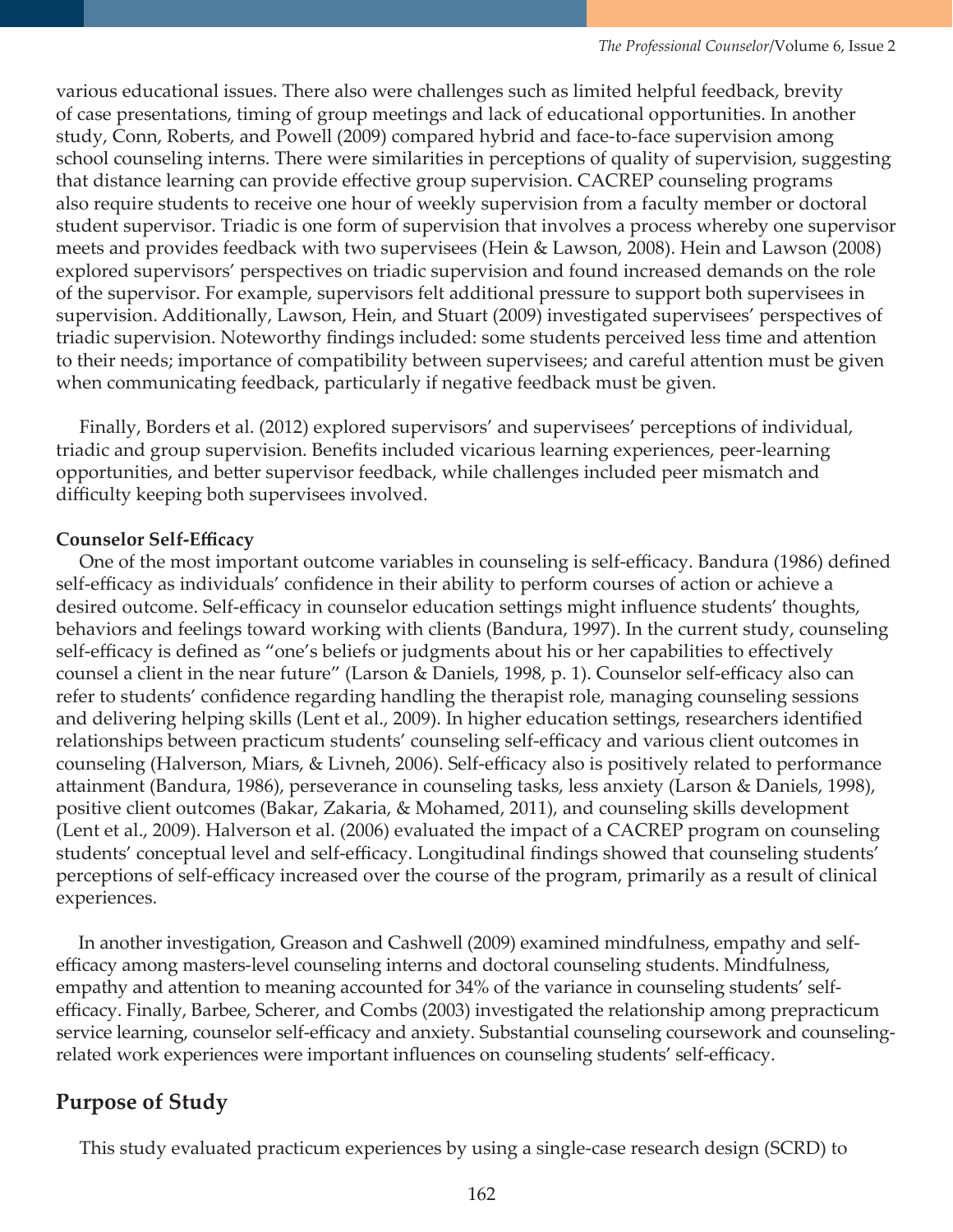measure the impact on students' self-efficacy. In a recent special issue of the *Journal of Counseling & Development*, Lenz (2015) described how researchers and practitioners can use SCRDs to make inferences about the impact of treatment or experiences. SCRDs are appropriate for counselors or counselor educators for the following reasons: minimal sample size, self as control, flexibility and responsiveness, ease of data analysis, and type of data yielded from analyses. In the current study, the rationale for using an SCRD to examine the effectiveness of the practicum experience and triadic supervision was to provide counselor educators with insight regarding potential strategies that increase students' self-efficacy. With this goal in mind, we implemented an SCRD (Lenz, Perepiczka, & Balkin, 2013; Lenz, Speciale, & Aguilar, 2012) to identify and explore trends of students' changes in self-efficacy while completing their practicum experience. We addressed the following research question: to what extent does the practicum experience encompassing direct counseling services, group supervision and triadic supervision influence counseling graduate students' self-efficacy?

# **Methodology**

 Instructors of record for three practicum courses formulated a plan to investigate the impact of the practicum experience on counseling students' self-efficacy. We focused on providing students with a positive practicum experience with support, constructive feedback, wellness checks and learning experiences. With this goal in mind, we implemented a single case research design (Hinkle, 1992; Lenz et al., 2013; Lenz et al., 2012) to identify and explore trends of students' changes in self-efficacy while completing their practicum experience. We selected this design to evaluate data that provides inferences regarding treatment effectiveness (Lenz et al., 2013). All practicum courses followed the same course requirements, and instructors shared the same level of teaching experience.

### **Participant Characteristics**

 We conducted this study with a sample of Mexican American counseling graduate students (*N* = 11) enrolled in a CACREP-accredited counseling program in the southwestern United States. This Hispanic Serving Institution had an enrollment of approximately 7,000 undergraduate and graduate students (approximately 93% of students at this institution are Latina/o) at the time of data collection. As a result, we were not surprised that all of the participants in the current study identified as Mexican American. Fifteen participants were solicited; four declined to participate. Participants (four men and seven women) ranged in age from 24 to 57 (*M* = 31; *STD* = 9.34). All participants were enrolled in practicum; we assigned participants with pseudonyms to protect their identity. Participants had diverse backgrounds in elementary education, secondary education, case management and behavioral intervention services. Participants also had aspirations of obtaining doctoral degrees or working in private practice, school settings, and community mental health agencies.

# **Instrumentation**

 **Counselor Activity Self-Efficacy Scale.** The Counselor Activity Self-Efficacy Scale (CASES) is a self-report measure of counseling self-efficacy (Lent, Hill, & Hoffman, 2003). This scale consists of 31 items with a 10-point Likert-type scale in which respondents rate their level of confidence from 0 (i.e., having no confidence at all) to 9 (i.e., having complete confidence). Participants respond to items on exploration skills, session management and client distress (Lent et al., 2003), with higher scores reflective of higher levels of self-efficacy. The total score across these domains represents counseling self-efficacy. Reliability estimates range from .96 to .97 (Greason & Cashwell, 2009; Lent et al., 2003). We used the total score as the outcome variable in our study.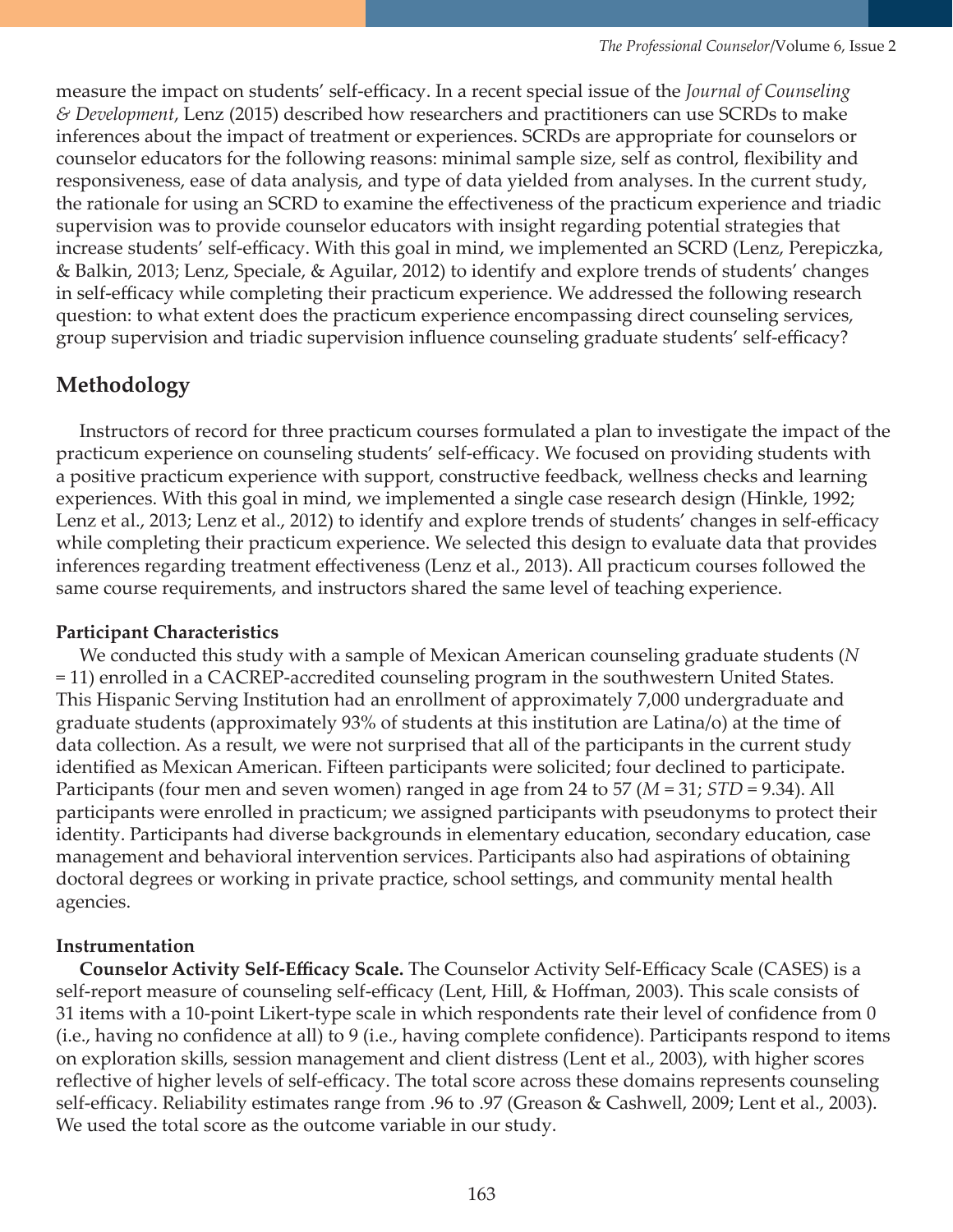#### **Treatment**

 Over the course of a 14-week semester, participants received 12 hours of triadic supervision and approximately 25 hours of group supervision. We followed Lawson, Hein, and Getz's (2009) model through pre-session planning, in-session strategies, administrative considerations and evaluations of supervisees. During triadic supervision meetings with two practicum students, the instructor of record conducted wellness checks assessing students' well-being and level of stress, listened to concerns about clients, observed recorded sessions, provided support and feedback, and encouraged supervisees to provide feedback. The instructor of record also facilitated group supervision discussions on clients' presenting problems, treatment planning, note-writing, and wellness and self-care strategies. All practicum instructors collaborated and communicated bi-weekly to monitor students' progress as well as students' work with clients. All students obtained a minimum of 40 direct hours while working at their university counseling and training clinic, where services are provided to individuals with emotional, developmental, and interpersonal issues. Treatment for depression, anxiety and family issues are the most common issues. The population receiving services at this counseling and training clinic are mostly Mexican American and Spanish-speaking clients who are randomly assigned to a practicum student after an initial phone screening.

#### **Procedure**

 We evaluated treatment effect using an AB SCRD (in our case, we referred to this more precisely as *BT* for baseline and treatment), using scores on the CASES as an outcome measure. During an orientation before the semester, practicum students were informed that their instructors were interested in evaluating changes in self-efficacy. Students who agreed to participate in the current study completed baseline measure one at this time. Following this, we selected a pseudonym to identify each participant when completing counselor self-efficacy activity (CSEA) scales throughout the study. The baseline phase consisted of data collection for 3 weeks before the practicum experience. The treatment phase began after the third baseline measure, when the first triadic supervision session was integrated into the practicum experience. Individual cases under investigation were practicum students who agreed to document their changes in self-efficacy while completing the practicum experience. Given that participants serve as their own control group in a single case design, the number of participants in the current study was considered sufficient to explore the research question (Lenz et al., 2013).

### **Data Collection and Analysis**

 We implemented an AB, SCRD (Lundervold & Belwood, 2000; Sharpley, 2007) by gathering weekly scores of the CASES. We did not use an ABA design with a withdrawal phase given that almost all students enrolled in internship immediately after the semester. As a result, we did not want to collect data that would have tapped into students' internship experiences. After three weeks of data collection, the baseline phase of data collection was completed. The treatment phase began after the third baseline measure where the first triadic supervision session occurred. After the 13th week of data collection, the treatment phase of data collection was completed due to nearing completion of the semester, for a total of three baseline and ten treatment phase collections. We did not collect additional treatment data points given that students were scheduled to begin internship at the conclusion of the semester. We only wanted to measure the impact of the practicum experience.

 Percentage of data points exceeding the median (PEM) procedure was implemented to analyze the quantitative data from the AB single case design (Ma, 2006). A visual trend analysis was reported as data points from each phase were graphically represented to provide visual representations of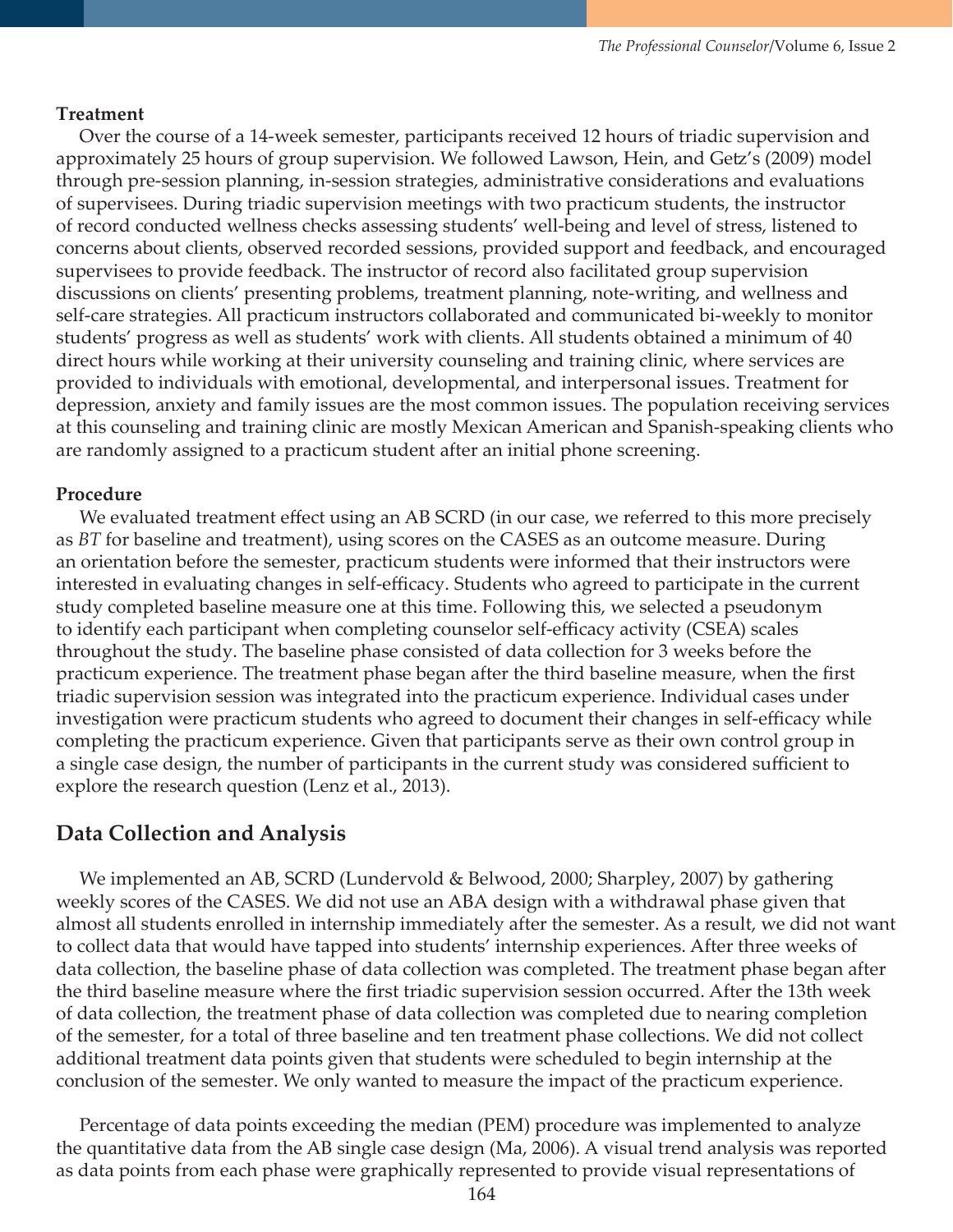change over time (Ikonomopoulos, Smith, & Schmidt, 2015; Sharpley, 2007). An interpretation of effect sizes was conducted to determine the effectiveness of triadic supervision integrated into the practicum experience when comparing each phase of data collection (Sharpley, 2007). Interpreting effect sizes for the PEM procedure yields a proportion of data overlap between a baseline and treatment condition expressed in a decimal format that ranges from zero and one. Higher scores represent greater treatment effects while lower scores represent less effective treatments. This procedure is conceptualized as the analysis of treatment phase data that is contingent on the overlap with the median data point within the baseline phase. Ma (2006) suggested that PEM is based on the assumption that if the intervention is effective, data will be predominately on the therapeutic side of the median. If an intervention is ineffective, data points in the treatment phase will vacillate above and below the baseline median (Lenz, 2013). To calculate the PEM statistic, data points in the treatment phase on the therapeutic side of the baseline are counted and then divided by the total number of points in the treatment phase. Scruggs and Mastropieri (1998) suggested the following criteria for evaluation: effect sizes of .90 and greater are indicative of very effective treatments; those ranging from .70 to .89 represent moderate effectiveness; those between .50 to .69 are debatably effective; and scores less than .50 are regarded as not effective.

# **Results**

 Figure 1 and Table 1 depict estimates of treatment effect using PEM across all participants. Detailed descriptions of participants' experiences are provided below.

# **Participant 1**

Jorge's ratings on the CASES illustrate that the practicum experience involving triadic supervision and group supervision was very effective for improving counselor self-efficacy. Before the treatment phase began, three of Jorge's baseline measurements were above the cut-score guideline on the CASES with a total scale score of 123, which considers an individual to have low counseling selfefficacy for the CASES. Evaluation of the PEM statistic for the CASES (1.00) indicated that 10 scores were on the therapeutic side above the baseline (total scale score of 217). Scores above the PEM line were within a 122-point range. Trend analysis depicted a consistent level of improvement following the first treatment measure. The majority of improvement in confidence was found on items measuring exploration skills.

# **Participant 2**

Gina's ratings on the CASES illustrate that the practicum experience involving triadic supervision and group supervision was moderately effective for improving counselor self-efficacy. Before the treatment phase began, three of Gina's baseline measurements were above the cut-score guideline on the CASES with a total scale score of 123. Evaluation of the PEM statistic for the CASES (0.77) indicated that seven scores were on the therapeutic side above the baseline (total scale score of 194). Scores above the PEM line were within a 99-point range. Trend analysis depicted a consistent level of improvement following the second treatment measure. The majority of improvement in confidence was found on items measuring exploration skills, session management and client distress.

# **Participant 3**

Cecilia's ratings on the CASES illustrate that the practicum experience and triadic supervision were very effective for improving counselor self-efficacy. Before the treatment phase began, three of Cecilia's baseline measurements were above the cut-score guideline on the CASES with a total scale score of 123. Evaluation of the PEM statistic for the CASES (1.00) indicated that 10 scores were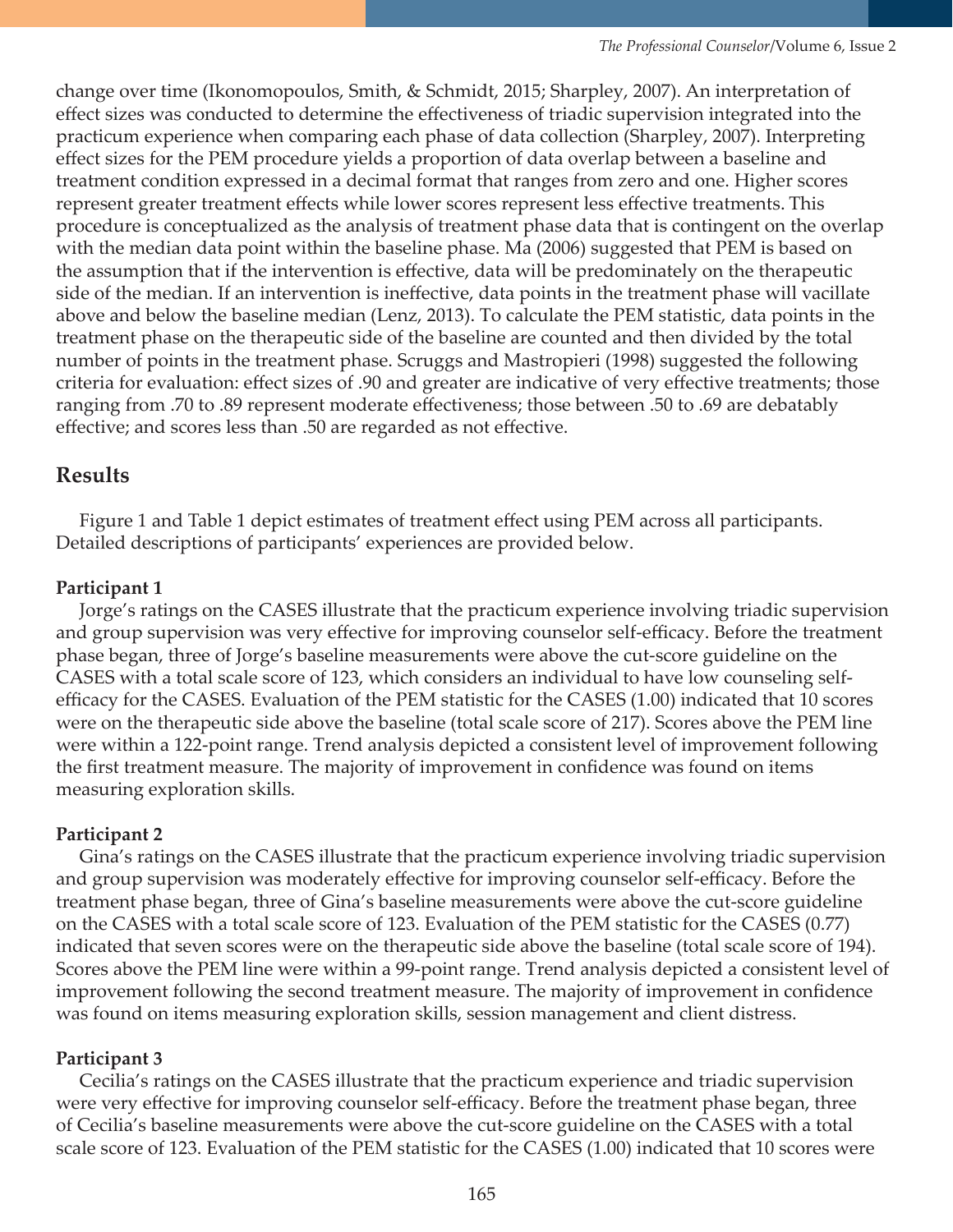on the therapeutic side above the baseline (total scale score of 177). Scores above the PEM line were within a 162-point range. Trend analysis depicted a consistent level of improvement following the first treatment measure. The majority of improvement in confidence was found on items measuring exploration skills and session management.

## **Figure 1.**

*Graphical Representation of Ratings for Counselor Activity Self-Efficacy by Participants*



**Participants in Practicum**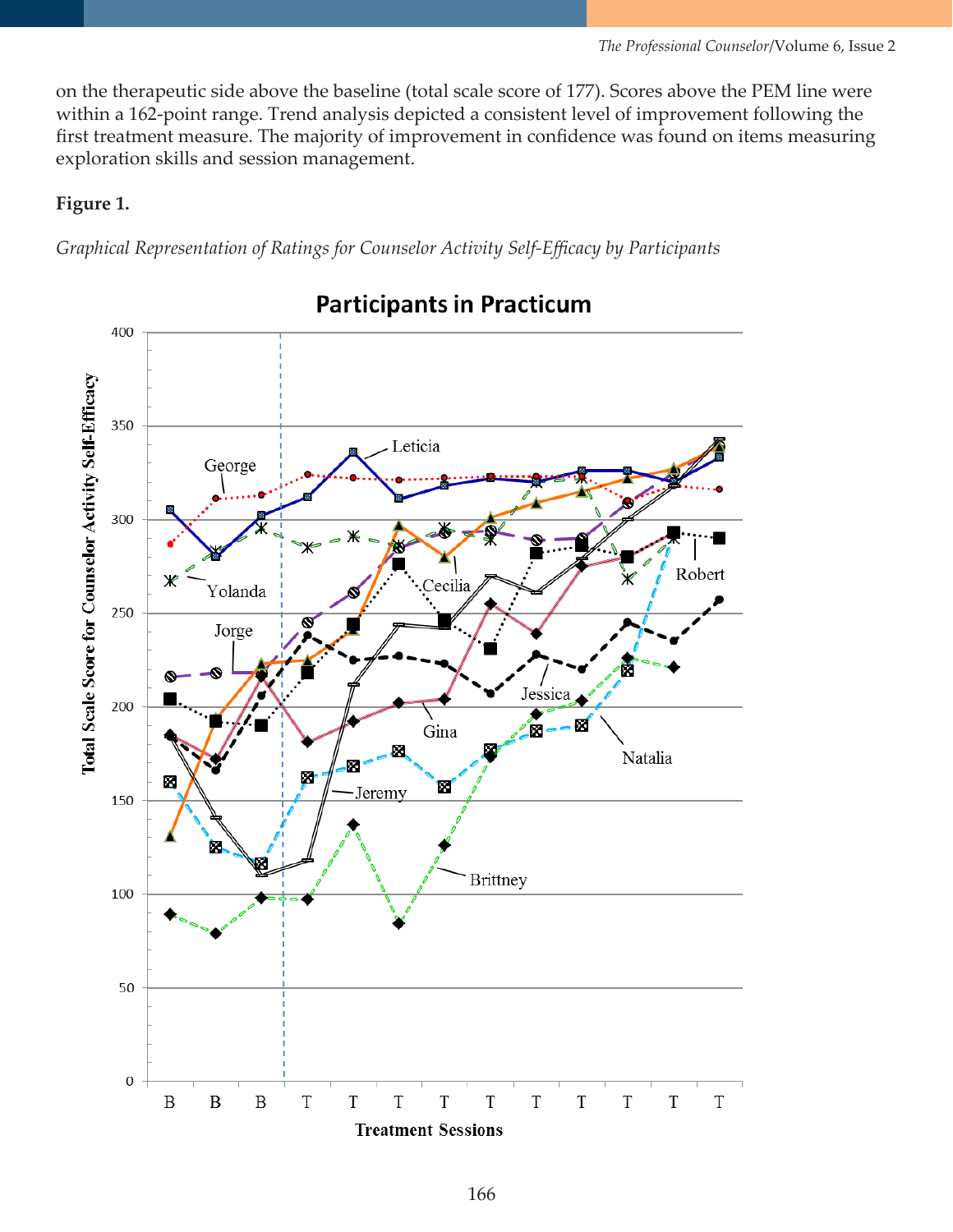# **Table 1**

*Participants' Sessions and Their CASES Total Scale Score for Counselor Activity Self-Efficacy*

| <b>Target Measure</b>                      | Participant<br>Jorge                                                               |          |          |         |                     |         |             |              |                                                     |     |                 |             |             |              |
|--------------------------------------------|------------------------------------------------------------------------------------|----------|----------|---------|---------------------|---------|-------------|--------------|-----------------------------------------------------|-----|-----------------|-------------|-------------|--------------|
|                                            |                                                                                    |          |          |         |                     |         |             |              |                                                     |     |                 |             |             |              |
|                                            | B                                                                                  | B        | B        | T       | T                   | т       | T           | T            | T                                                   | T   | T               | T           | T           |              |
| <b>Counselor Activity</b><br>Self-Efficacy | 216                                                                                | 218      | 218      | 245 261 |                     | 285     |             | 293 294      | 289                                                 | 290 | 309 325         |             | 339         | $PEM = 1.00$ |
|                                            | Gina<br>T<br>B<br>B<br>B<br>T<br>T<br>T<br>T<br>T<br>T<br>T<br>Т                   |          |          |         |                     |         |             |              |                                                     |     |                 |             |             |              |
| <b>Counselor Activity</b><br>Self-Efficacy |                                                                                    |          |          |         |                     |         |             |              |                                                     |     |                 |             |             |              |
|                                            | 181<br>192 202 204 255<br>239<br>280 293<br>185<br>172 216<br>275                  |          |          |         |                     |         |             |              |                                                     |     | $PEM = .77$     |             |             |              |
|                                            | Cecilia<br>$\mathbf T$<br>T<br>B<br>B<br>B<br>T<br>T<br>T<br>т<br>T<br>T<br>T<br>T |          |          |         |                     |         |             |              |                                                     |     |                 |             |             |              |
| <b>Counselor Activity</b><br>Self-Efficacy |                                                                                    |          |          |         |                     |         |             |              |                                                     |     |                 |             |             |              |
|                                            | 131                                                                                | 194      | 223      | 225     | 241                 | 297     | 280 301     |              | 209                                                 | 315 |                 | 322 327     | 339         | $PEM = 1.00$ |
|                                            | B                                                                                  | B        | B        | T       | T                   | T       | T           | Natalia<br>T | T                                                   | T   | T               | T           |             |              |
| <b>Counselor Activity</b><br>Self-Efficacy |                                                                                    |          |          |         |                     |         |             |              |                                                     |     |                 |             |             |              |
|                                            | 160                                                                                | 125      | 116      |         | 162 168             | 176     | 157 177     |              | 187                                                 |     | 190 219 293     |             |             | $PEM = 1.00$ |
|                                            |                                                                                    |          |          |         |                     |         |             | Yolanda      |                                                     |     |                 |             |             |              |
| <b>Counselor Activity</b><br>Self-Efficacy | B                                                                                  | B        | B        | T       | T                   | T       | T           | T            | $\mathbf T$                                         | T   | T               | T           | T           |              |
|                                            | 267                                                                                | 283      | 295      |         | 285 291             |         | 286 295 289 |              | 289                                                 | 320 |                 | 322 268 290 |             | $PEM = .90$  |
|                                            | Leticia                                                                            |          |          |         |                     |         |             |              |                                                     |     |                 |             |             |              |
| <b>Counselor Activity</b><br>Self-Efficacy | B                                                                                  | B        | B        | T       | T                   | T       | T           | T            | T                                                   | T   | T               | T           | $\mathbf T$ |              |
|                                            | 305                                                                                | 280      | 302      |         | 312 336 311 318 322 |         |             |              | 320                                                 |     | 326 326 320 333 |             |             | $PEM = 1.00$ |
|                                            | Robert                                                                             |          |          |         |                     |         |             |              |                                                     |     |                 |             |             |              |
|                                            | B                                                                                  | B        | B        | T       | T                   | T       | T           | T            | T                                                   | T   | T               | T           | T           |              |
| <b>Counselor Activity</b><br>Self-Efficacy | 204                                                                                | 192      | 190      |         | 218 244 276 246 231 |         |             |              | 282                                                 | 286 | 280 293         |             | -290        | $PEM = 1.00$ |
|                                            | George                                                                             |          |          |         |                     |         |             |              |                                                     |     |                 |             |             |              |
|                                            | B                                                                                  | B        | B        | T       | T                   | T       | T           | T            | T                                                   | T   | T               | T           | T           |              |
| <b>Counselor Activity</b><br>Self-Efficacy |                                                                                    | 287 311  | 313      |         | 324 322 321 322 323 |         |             |              | 323                                                 | 323 |                 | 310 318 316 |             | $PEM = 1.00$ |
|                                            | Jeremy                                                                             |          |          |         |                     |         |             |              |                                                     |     |                 |             |             |              |
| <b>Counselor Activity</b><br>Self-Efficacy | B                                                                                  | B        | B        | Т       | T                   | т       | Т           | т            | т                                                   | Т   | Т               | т           | T           |              |
|                                            |                                                                                    | 184 141  | 110      |         |                     |         |             |              | 118 212 244 242 270 261 279 300 318 343             |     |                 |             |             | $PEM = .90$  |
|                                            | <b>Brittney</b>                                                                    |          |          |         |                     |         |             |              |                                                     |     |                 |             |             |              |
| <b>Counselor Activity</b><br>Self-Efficacy | B<br>89                                                                            | B<br>79  | B<br>98  | T<br>97 | T<br>137            | T<br>84 | T           | T            | T                                                   | T   | T               | T           |             | $PEM = .88$  |
|                                            | 196 203 226 221<br>126 173<br>Jessica                                              |          |          |         |                     |         |             |              |                                                     |     |                 |             |             |              |
|                                            | B                                                                                  | $\bf{B}$ | $\bf{B}$ | T       | T                   | T       | T           | T            | T                                                   | T   | T               | T           | T           |              |
| <b>Counselor Activity</b><br>Self-Efficacy |                                                                                    |          |          |         |                     |         |             |              | 184 166 206 238 225 227 223 207 228 220 245 235 257 |     |                 |             |             | $PEM = 1.00$ |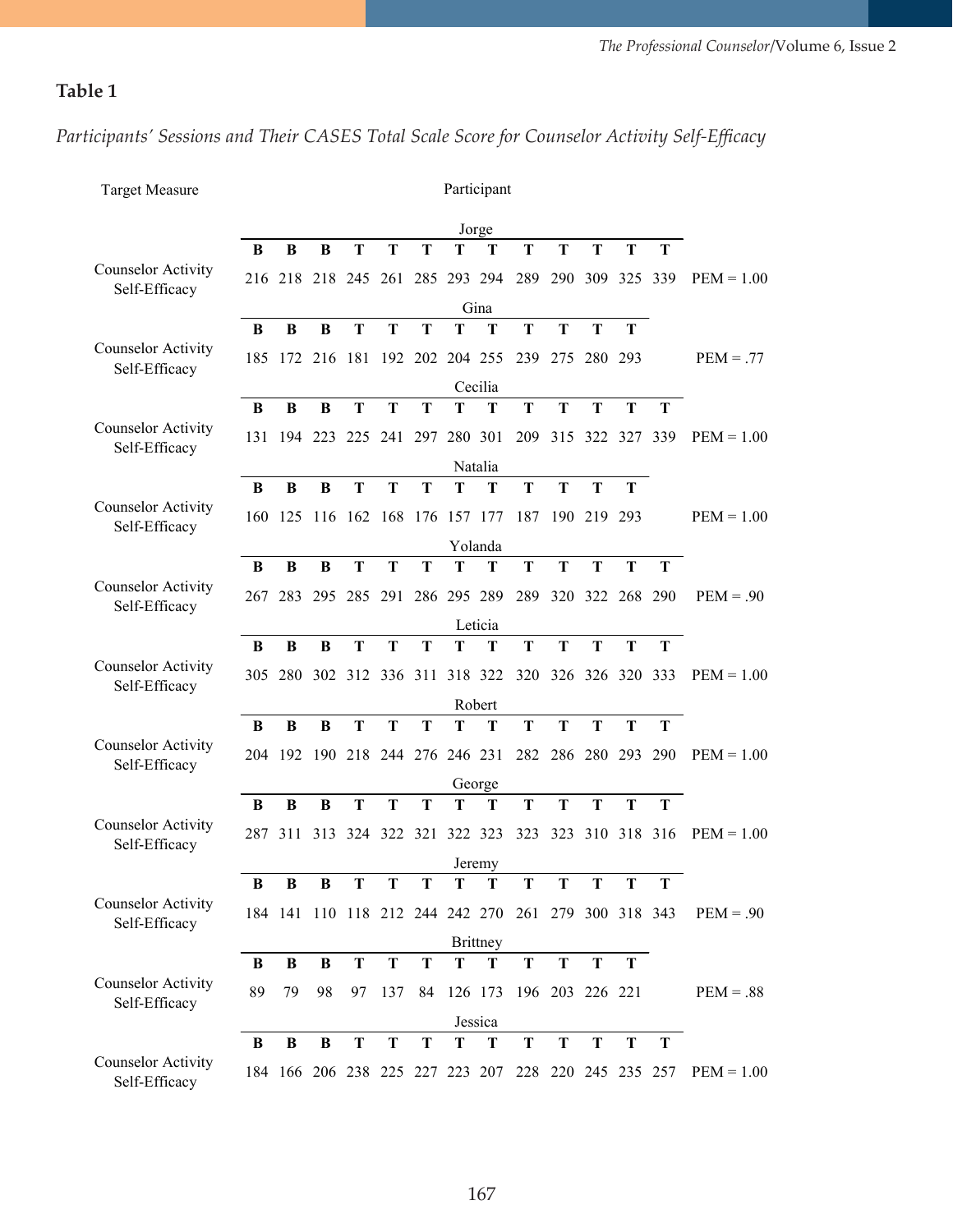#### **Participant 4**

Natalia's ratings on the CASES illustrate that the practicum experience and triadic supervision were very effective for improving her counselor self-efficacy. Before the treatment phase began, two of Natalia's baseline measurements were above the cut-score guideline on the CASES with a total scale score of 123. Evaluation of the PEM statistic for the CASES (1.00) indicated that nine scores were on the therapeutic side above the baseline (total scale score of 138). Scores above the PEM line were within a 155-point range. Trend analysis depicted a consistent level of improvement following the first treatment measure. The majority of improvement in confidence was found on items measuring exploration skills.

#### **Participant 5**

Yolanda's ratings on the CASES illustrate that the practicum experience and triadic supervision were very effective for improving counselor self-efficacy. Before the treatment phase began, three of Yolanda's baseline measurements were above the cut-score guideline on the CASES with a total scale score of 123. Evaluation of the PEM statistic for the CASES (0.90) indicated that nine scores were on the therapeutic side above the baseline (total scale score of 295). Scores above the PEM line were within a 27-point range. Trend analysis depicted a minimal level of improvement following the first treatment measure. The majority of improvement in confidence was found on items measuring exploration skills.

#### **Participant 6**

Leticia's ratings on the CASES illustrate that the practicum experience and triadic supervision were very effective for improving her counselor self-efficacy. Before the treatment phase began, three of Leticia's baseline measurements were above the cut-score guideline on the CASES with a total scale score of 123. Evaluation of the PEM statistic for the CASES (1.00) indicated that 10 scores were on the therapeutic side above the baseline (total scale score of 293). Scores above the PEM line were within a 43-point range. Trend analysis depicted a consistent level of improvement following the first treatment measure. The majority of improvement in confidence was found on items measuring client distress.

#### **Participant 7**

Robert's ratings on the CASES illustrate that the practicum experience and triadic supervision were very effective for improving counselor self-efficacy. Before the treatment phase began, three of Robert's baseline measurements were above the cut-score guideline on the CASES with a total scale score of 123. Evaluation of the PEM statistic for the CASES (1.00) indicated that 10 scores were on the therapeutic side above the baseline (total scale score of 197). Scores above the PEM line were within a 96-point range. Trend analysis depicted a consistent level of improvement following the first treatment measure. The majority of improvement in confidence was found on items measuring client distress.

#### **Participant 8**

George's ratings on the CASES illustrate that the practicum experience and triadic supervision were very effective for improving his counselor self-efficacy. Before the treatment phase began, three of George's baseline measurements were above the cut-score guideline on the CASES with a total scale score of 123. Evaluation of the PEM statistic for the counselor activity self-efficacy measure (1.00) indicated that ten scores were on the therapeutic side above the baseline (total scale score of 300). Scores above the PEM line were within a 24-point range. Trend analysis depicted a consistent level of improvement following the first treatment measure. The majority of improvement in confidence was found on items measuring exploration skills.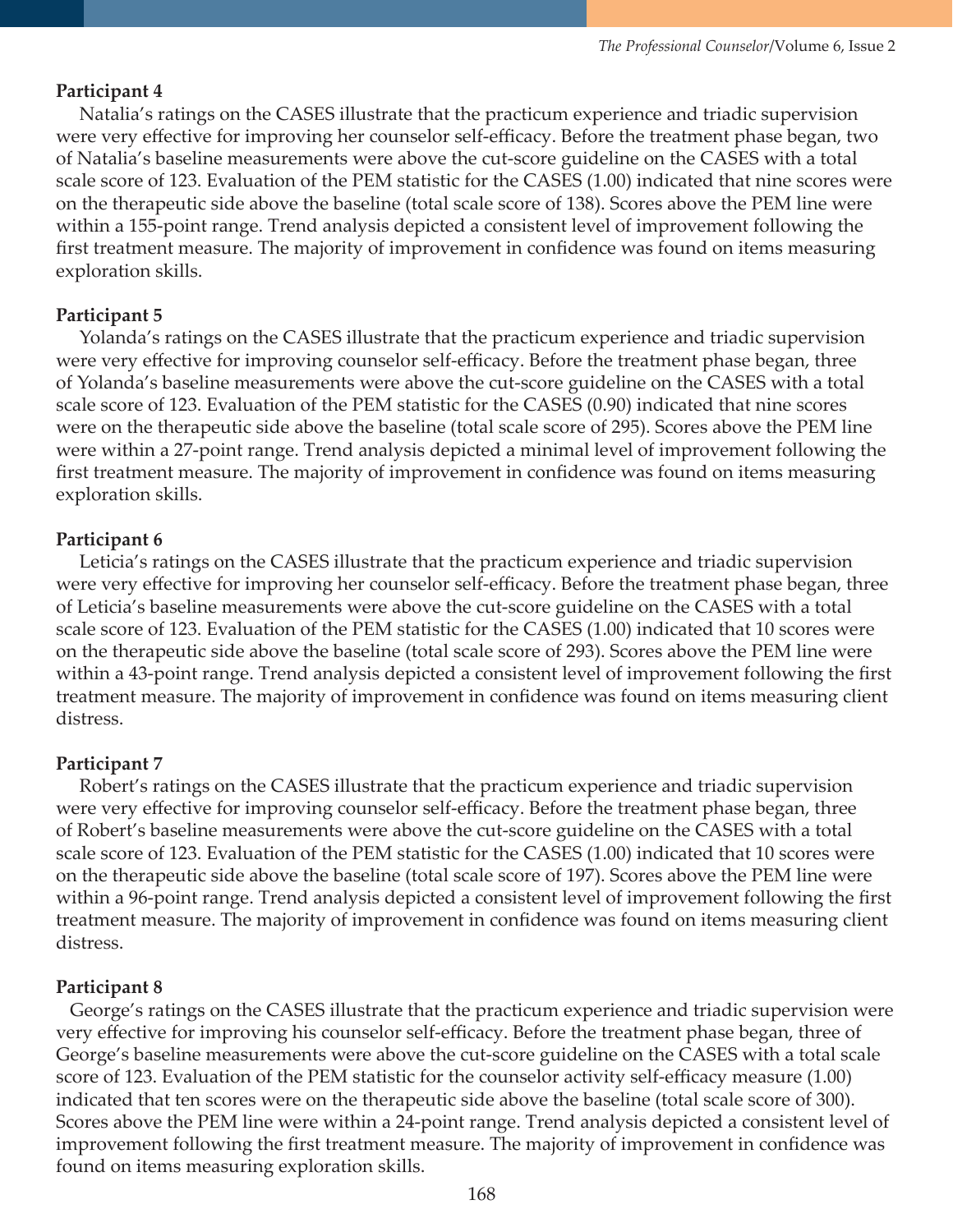### **Participant 9**

Jeremy's ratings on the CASES illustrate that the practicum experience and triadic supervision were very effective for improving his counselor self-efficacy. Before the treatment phase began, two of Jeremy's baseline measurements were above the cut-score guideline on the CASES with a total scale score of 123. Evaluation of the PEM statistic for the CASES (0.90) indicated that nine scores were on the therapeutic side above the baseline (total scale score of 142). Scores above the PEM line were within a 201-point range. Trend analysis depicted a consistent level of improvement following the second treatment measure. The majority of improvement in confidence was found on items measuring session management and client distress.

### **Participant 10**

Brittney's ratings on the CASES illustrate that the practicum experience and triadic supervision were moderately effective for improving her counselor self-efficacy. Before the treatment phase began, three of Brittney's baseline measurements were below the cut-score guideline on the CASES with a total scale score of 123. Evaluation of the PEM statistic for the CASES (0.88) indicated that eight scores were on the therapeutic side above the baseline (total scale score of 94). Scores above the PEM line were within a 132-point range. Trend analysis depicted a consistent level of improvement following the fourth treatment measure. The majority of improvement in confidence was found on items measuring session management.

### **Participant 11**

Jessica's ratings on the CASES illustrate that the practicum experience and triadic supervision were very effective for improving her counselor self-efficacy. Before the treatment phase began, three of Jessica's baseline measurements were above the cut-score guideline on the CASES with a total scale score of 123. Evaluation of the PEM statistic for the CASES (1.00) indicated that 10 scores were on the therapeutic side above the baseline (total scale score of 186). Scores above the PEM line were within a 71-point range. Trend analysis depicted a consistent level of improvement following the first treatment measure. The majority of improvement in confidence was found on items measuring exploration skills.

# **Discussion**

 The results of this study found that in all 11 investigated cases, the practicum experience ranged from moderately effective (PEM = .77) to very effective (PEM = 1.00) for improving or maintaining counselor self-efficacy during practicum coursework. For most participants, counseling self-efficacy continued to improve throughout the practicum experience as evidenced by high scores on items such as "Helping your client understand his or her thoughts, feelings and actions," "Work effectively with a client who shows signs of severely disturbed thinking," and "Help your client set realistic counseling goals." Participants shared that the most helpful experiences during practicum to improve their counselor self-efficacy came from direct experiences with clients. This finding is consistent with Bandura's (1977) conceptualization of direct mastery experiences where participants gain confidence with successful experiences of a particular activity. Participants also shared how obtaining feedback from clients on their outcomes and seeing their clients' progress was important for their development as counselors. Other helpful experiences included processing counseling sessions with a peer during triadic supervision, and case conceptualization and treatment planning during group supervision. Obtaining feedback during triadic supervision from peers and instructors after observing recorded counseling sessions also was beneficial.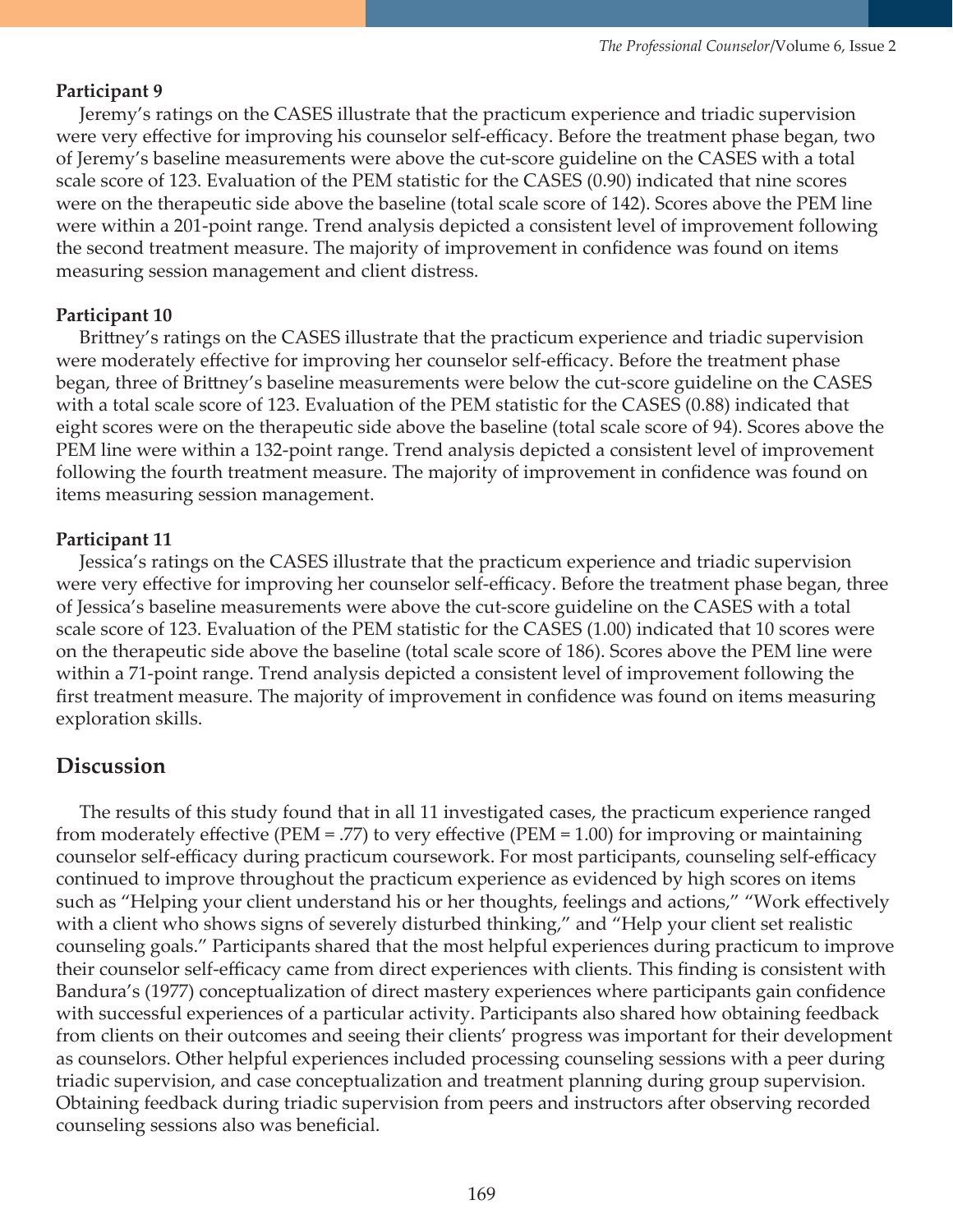Qualitative benefits of supervision included vicarious learning experiences, peer-learning opportunities and better supervisor feedback (Borders et al., 2012). Findings from this study extend qualitative findings regarding benefits of the practicum experience and triadic supervision. The results of this study yielded promising findings related to the integration of triadic supervision into counseling graduate students' practicum experiences. First, the practicum experience appeared to be effective for increasing and maintaining participant scores on the CSEA scale. Inspection of participant scores within treatment targets revealed that the practicum experience was very effective for nine participants and within the moderately effective range for two participants.

 Lastly, informal conversations with participants indicate that triadic supervision provided participants with an opportunity to receive peer feedback. Participants also commented that weekly wellness checks were important due to stress from the practicum experience. Trends were observed for the group as a majority of participants improved self-efficacy consistently after their fourth treatment measure. In summary, direct services with clients, triadic supervision with a peer and group supervision as part of the practicum experience may assist counseling graduate students to improve self-efficacy.

### **Implications for Counseling Practice**

 There are several implications for practice. First, triadic supervision has been helpful when there is compatibility between supervisor and supervisees (Hein & Lawson, 2008). Compatibility between supervisees is helpful, as participants shared how having similar knowledge and experience contributed to their development. While all participants in the current study selected their partner for supervision, Hein and Lawson (2008) commented that the responsibility to implement and maintain clear and achievable support to supervisees lies heavily on supervisors. As a result, additional trainings should be offered to supervisors regarding clear, concise and supportive feedback. Such trainings and discussions can focus on clarity of roles and expectations for both supervisor and supervisee before triadic supervision begins. More training in providing feedback to peers in group supervision also can be beneficial as students learn to provide feedback to promote awareness of different learning experiences. We suggest that additional trainings will help practicum instructors and students identify ways to provide clear, constructive and effective feedback.

 Practicum instructors can administer weekly or bi-weekly wellness checks and discuss responses on individual items on the Mental Well-Being Scale to monitor progress (Tennant et al., 2007). Additionally, counselor education programs would benefit from bringing self-efficacy to the forefront in the practicum experience as well as prepracticum coursework. Findings from the current study could be presented to students in group counseling and practicum coursework to facilitate discussion regarding how the practicum experience can increase students' self-efficacy. Part of this discussion should focus on assessing baseline self-efficacy in order to help students increase perceptions of selfefficacy. As such, counselor educators can administer and interpret the CSEA scale with practicum students. There are numerous scale items (e.g., silence, immediacy) that can be used to foster discussions on perceived confidence in dealing with counseling-related issues. Finally, CACREPaccredited programs require 1 hour of weekly supervision and allow triadic supervision to fulfill this requirement. We recommend that CACREP and non-CACREP-accredited programs consider incorporating triadic supervision into the practicum experience and suggest that triadic supervision as part of the practicum experience might help students' increase self-efficacy.

### **Implications for Counseling Research**

The practicum experience seemed helpful for improving counseling students' self-efficacy.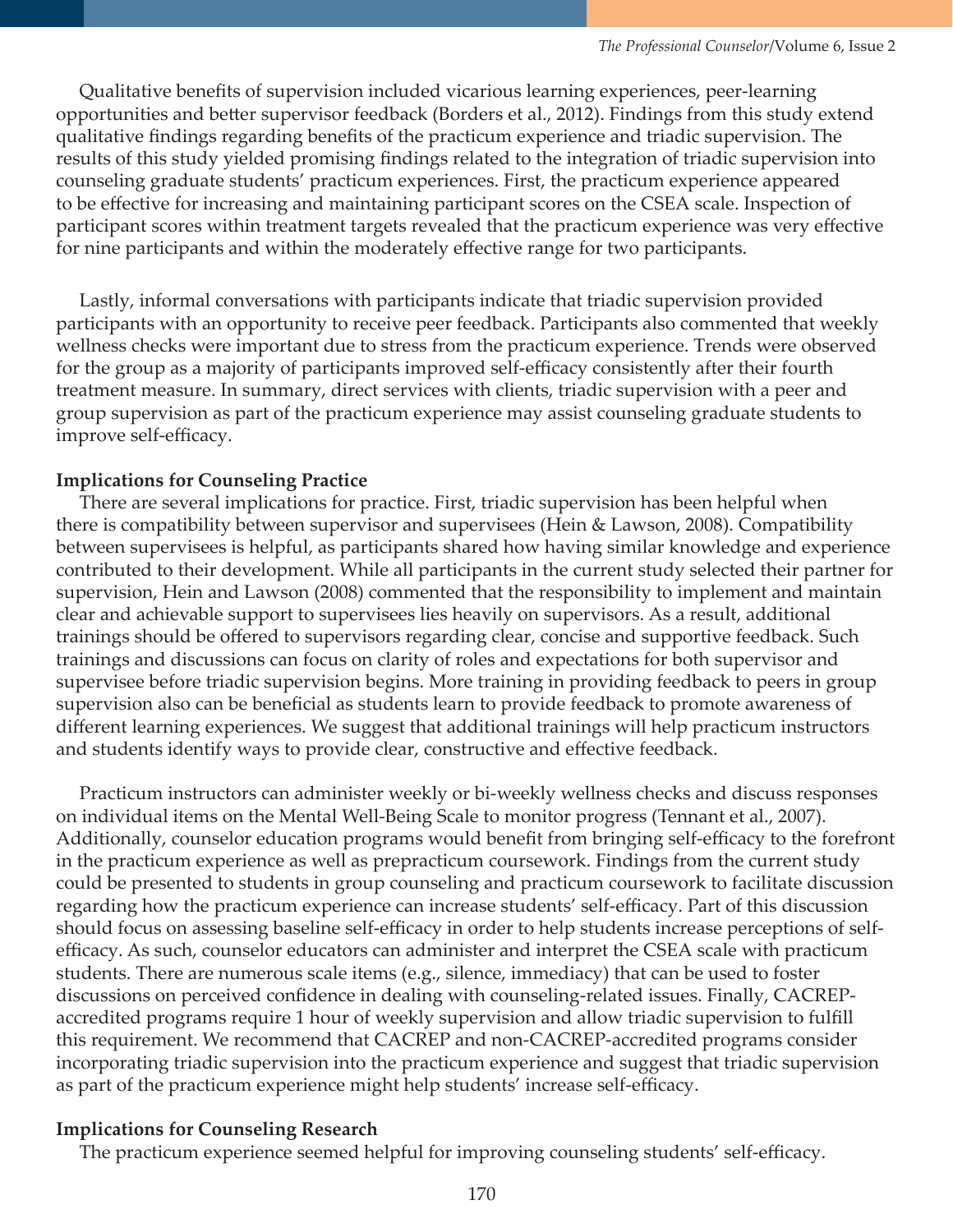However, information regarding reasons for this effectiveness of the practicum experience and triadic supervision was not explored. Qualitative research regarding the impact of the practicum experience on counselors' self-efficacy can provide incredible insight into specific aspects of group or triadic supervision that increase self-efficacy. Second, more outcome-based research with ethnic minority counseling students is necessary. There might be aspects of group or triadic supervision that are conducive when working with Mexican American students (Cavazos, Alvarado, Rodriguez, & Iruegas, 2009). Third, exploring different models of group or triadic supervision to increase counseling self-efficacy is important. As one example, researchers could explore the impact of the Wellness Model of Supervision (Lenz & Smith, 2010) on counseling graduate students' self-efficacy. Finally, all participants in our study attended a CACREP counseling program with mandatory individual or triadic supervision. Comparing changes in self-efficacy between students in CACREP and non-CACREP programs where weekly individual or triadic supervision outside of class is not mandatory would be important.

### **Limitations**

 There are several limitations that must be taken into consideration. First, we did not use an ABA design with withdrawal measures that would have provided stronger internal validity to evaluate changes to counselor self-efficacy (Lenz et al., 2012). Most practicum students in our study began internship immediately after the conclusion of the semester. As a result, collecting withdrawal measures in an ABA design would have tapped into students' internship experiences. Second, although three baseline measurements are considered sufficient in single-case research (Lenz et al., 2012), employing five baseline measures might have allowed self-efficacy scores to stabilize prior to their practicum experience (Ikonomopoulos et al., 2015).

# **Conclusion**

 Based on results from this study, the practicum experience shows promise as an effective strategy to increase counseling graduate students' self-efficacy. Implementing triadic supervision as part of the practicum experience for counseling students is a strategy that counselor education programs might consider. Provided are guidelines for counselor educators to consider when integrating triadic supervision into the practicum experience. Researchers also can use different methodologies to address how different aspects of the practicum experience influence counseling students' selfefficacy. In summary, we regard the practicum experience with triadic supervision as a promising approach for improving counseling graduate students' self-efficacy.

*Conflict of Interest and Funding Disclosure*  The authors reported no conflict of interest or funding contributions for the development of this manuscript.

# **References**

Bakar, A. R., Zakaria, N. S., & Mohamed, S. (2011). Malaysian counselors' self-efficacy: Implication for career counseling. *The International Journal of Business and Management*, *6*, 141–147. doi:10.5539/ijbm.v6n9p141 Bandura, A. (1977). Toward a unifying theory of behavioral change. *Psychological Review*, *84*, 191–215. Bandura, A. (1986). *Social foundations of thought and action: A social cognitive theory.* Englewood Cliffs, NJ:

Prentice Hall.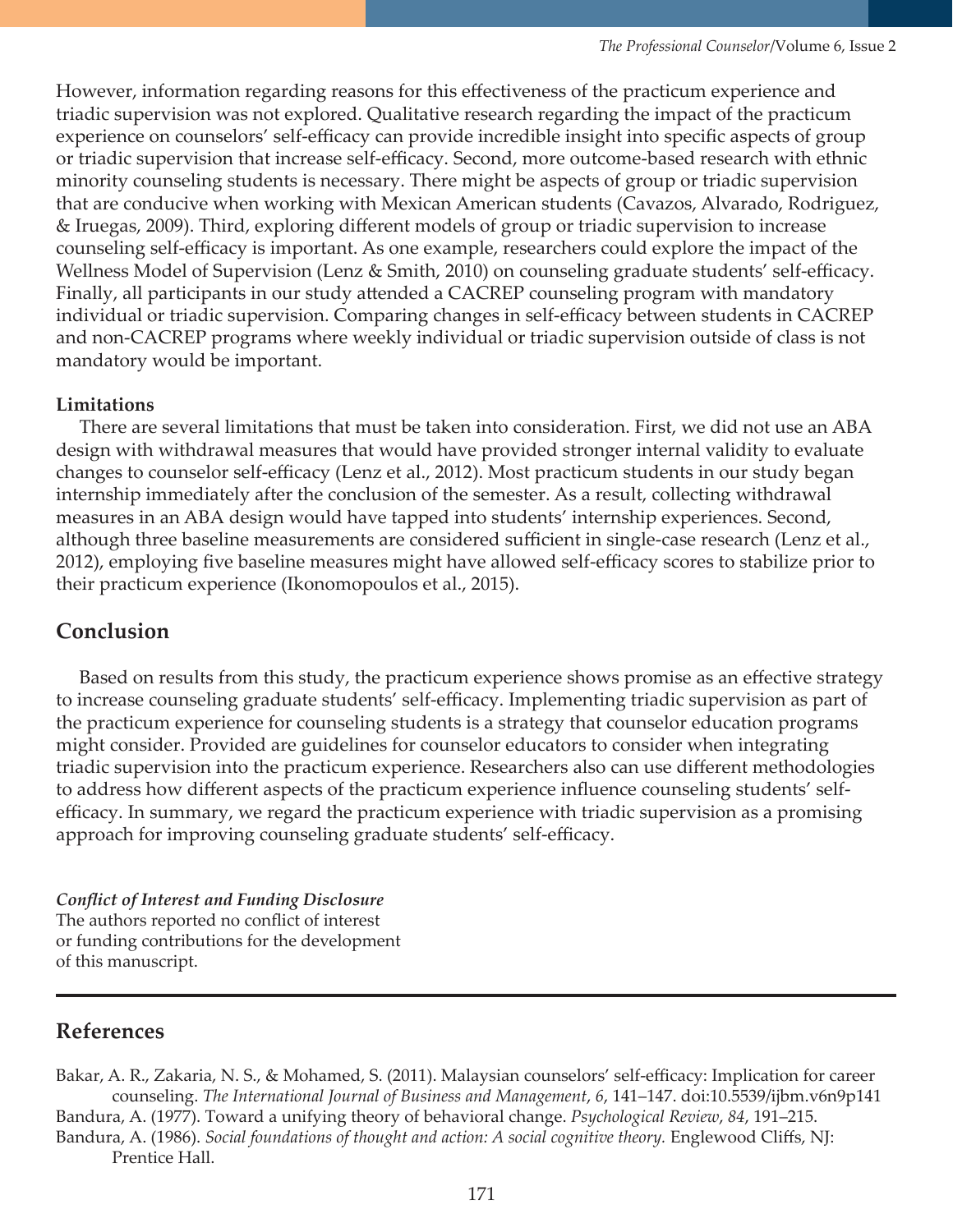Bandura, A. (1997). *Self-efficacy: The exercise of control.* New York, NY: Freeman.

- Barbee, P. W., Scherer, D., & Combs, D. C. (2003). Prepracticum service-learning: Examining the relationship with counselor self-efficacy and anxiety. *Counselor Education and Supervision*, *43*, 108–120.
- Bernard, J. M., & Goodyear, R. K. (2004). *Fundamentals of clinical supervision* (3rd ed.). Needham Heights, MA: Allyn & Bacon.
- Borders, L. D. (2014). Best practices in clinical supervision: Another step in delineating effective supervision practice. *American Journal of Psychotherapy*, *68*, 151–162.
- Borders, L. D., Welfare, L. E., Greason P. B., Paladino, D. A., Mobley, A. K., Villalba, J. A., & Wester, K. L. (2012). Individual and triadic and group: Supervisee and supervisor perceptions of each modality. *Counselor Education and Supervision*, *51*, 281–295.
- Cavazos, J., Alvarado, V., Rodriguez, I., & Iruegas, J. R. (2009). Examining Hispanic counseling students' worries: A qualitative approach. *Journal of School Counseling*, *7*, 1–22.
- Conn, S. R., Roberts, R. L., & Powell, B. M. (2009). Attitudes and satisfaction with a hybrid model of counseling supervision. *Educational Technology and Society*, *12*, 298–306.
- Council for Accreditation of Counseling and Related Educational Programs. (2016). *2016 CACREP standards*. Retrieved from [http://www.cacrep.org/wp-content/uploads/2016/02/2016-Standards-with-Glossary](http://www.cacrep.org/wp-content/uploads/2016/02/2016-Standards-with-Glossary-rev-2.2016.pdf)[rev-2.2016.pdf](http://www.cacrep.org/wp-content/uploads/2016/02/2016-Standards-with-Glossary-rev-2.2016.pdf)
- Degges-White, S., Colon, B. R., & Borzumato-Gainey, C. (2013). Counseling supervision within a feminist framework: Guidelines for intervention. *Journal of Humanistic Counseling*, *52*, 92–105. doi:10.1002/j.2161-1939.2013.00035.x
- Greason, P. B., & Cashwell, C. S. (2009). Mindfulness and counseling self-efficacy: The mediating role of attention and empathy. *Counselor Education and Supervision*, *49*, 2–19.
- Halverson, S. E., Miars, R. D., & Livneh, H. (2006). An exploratory study of counselor education students' moral reasoning, conceptual level, and counselor self-efficacy. *Counseling and Clinical Psychology Journal*, *3*, 17–30.
- Hein, S., & Lawson, G. (2008). Triadic supervision and its impact on the role of the supervisor: A qualitative examination of supervisors' perspectives. *Counselor Education and Supervision*, *48*, 16–31.
- Hinkle, J. S. (1992). Computer-assisted career guidance and single-subject research: A scientist-practitioner approach to accountability. *Journal of Counseling & Development*, *70*, 391–395.
- Ikonomopoulos, J., Smith, R. L., & Schmidt, C. (2015). Integrating narrative therapy within rehabilitative programming for incarcerated adolescents. *Journal of Counseling & Development*, *93*, 460–470. doi:10.1002/j.1556-6676.2014.00000.x
- Larson, L. M., & Daniels, J. A. (1998). Review of the counseling self-efficacy literature. *The Counseling Psychologist*, *26*, 179–218.
- Lawson, G., Hein, S. F., & Getz, H. (2009). A model for using triadic supervision in counselor education preparation programs. *Counselor Education and Supervision*, *48*, 257–270.
- Lawson, G., Hein, S. F., & Stuart, C. L. (2009). A qualitative investigation of supervisees' experiences of triadic supervision. *Journal of Counseling & Development*, *87*, 449–457.
- Lent, R. W., Cinamon, R. G., Bryan, N. A., Jezzi, M. M., Martin, H. M., & Lim, R. (2009). Perceived sources of changes in trainees' self-efficacy beliefs. *Psychotherapy: Theory, Research, Practice, Training*, *46*, 317–327. doi:10.1037/a0017029
- Lent, R. W., Hill, E., & Hoffman, M. A. (2003). Development and validation of the counselor activity selfefficacy scales. *Journal of Counseling Psychology*, *50*, 97–108.
- Lenz, A. S. (2013). Calculating effect size in single-case research: A comparison of nonoverlap methods. *Measurement and Evaluation in Counseling and Development*, *46*, 64–73.
- Lenz, A. S. (2015). Special issue editor's introduction: Using single-case research designs to demonstrate evidence for counseling practices. *Journal of Counseling & Development*, *93*, 387–393. doi:10.1002/jcad.12036
- Lenz, A. S., Perepiczka, M., & Balkin, R. S. (2013). Evidence of the mitigating effects of a support group for attitude toward statistics. *Counseling Outcome Research & Evaluation*, *4*, 26–40. doi:10.1177/2150137812474000
- Lenz, A. S., & Smith, R. L. (2010). Integrating wellness concepts within a clinical supervision model. *The Clinical Supervisor*, *29*, 228–245. doi:10.1080/07325223.2020.518511
- Lenz, A. S., Speciale, M., & Aguilar, J. V. (2012). Relational-cultural therapy intervention with incarcerated adolescents: A single-case effectiveness design. *Counseling Outcome Research & Evaluation*, *3*, 17–29. doi:10.1177/2150137811435233